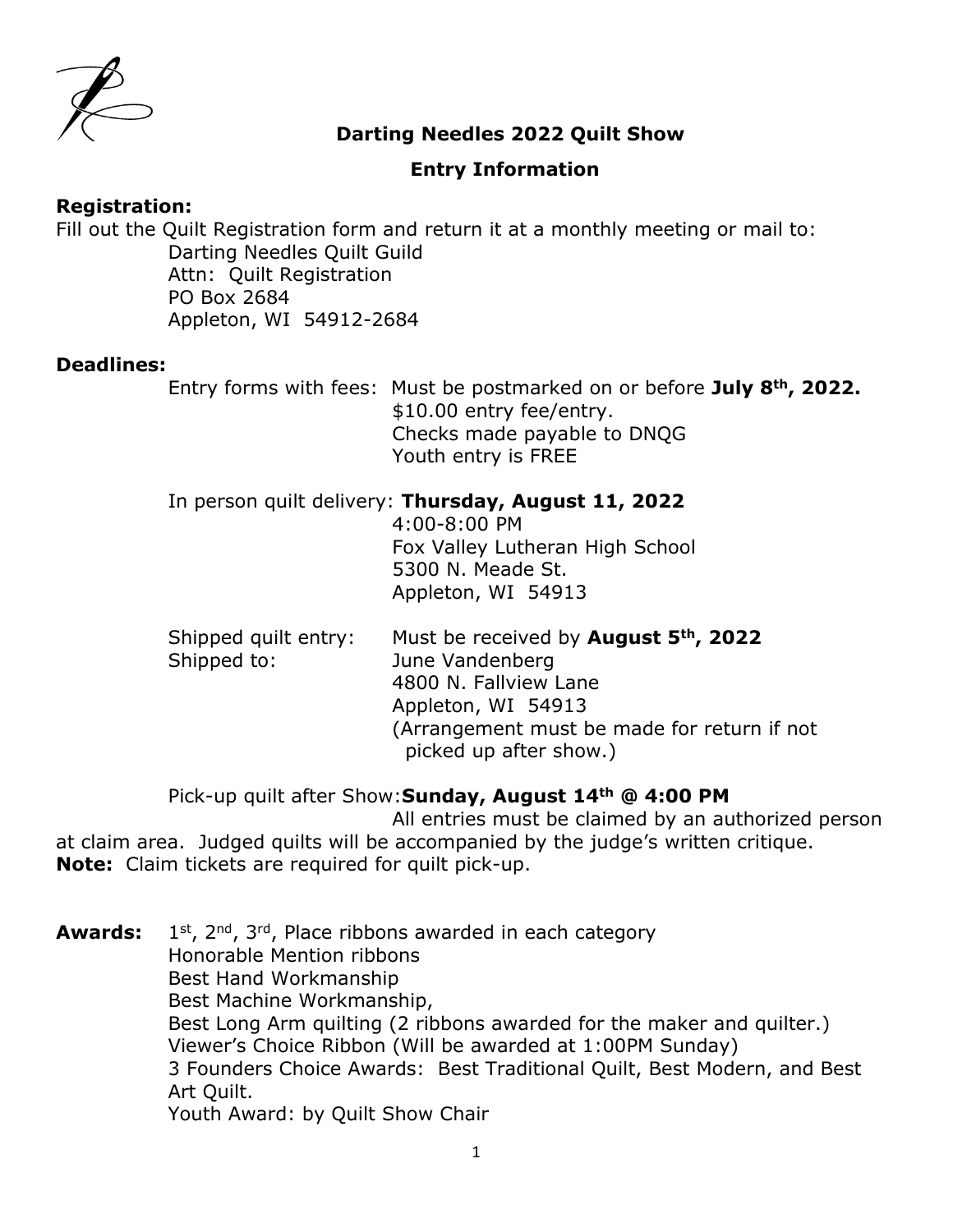

## **Darting Needles 2022 Show Entry Information**

## **Entry Information, Criteria and Rules:**

- All entries should include 1 photograph of each quilt: If you are unable to provide a photo upon submission of this form please be patient when dropping the quilt/s off so that the entry may be checked for the correct category.
- Fee \$10.00 per entry. Youth entries are FREE
- $\div$  Tied quilts are allowed in the youth category only.
- ◆ All quilts must contain 3 layers and must be quilted by hand or machine, unless this requirement is consistent with the intent of the pattern i.e. crazy quilts.
- Framed or mounted quilt pieces will be displayed in the non-judged category.
- Because of liability and safety reasons, NO glass can be allowed in the show.
- All entries must be clean and free of animal hair. **Soiled or damaged items will not be accepted.**
- $\div$  All entries must be entered in the name of the maker(s).
- $\div$  A 4" sleeve must be attached to the back top of every quilt. For quilts longer than 84", the sleeve must be 84" from the bottom of the quilt. Quilts without a sleeve cannot be displayed and also will not be judged.
- $\hat{\cdot}$  A fabric label must be on the quilt. Please attach label on the back of the quilt, at the bottom right as you look at the front of the quilt.
- Quilts made entirely from printed panels will only be accepted in the Youth Category.
- $\hat{\mathbf{v}}$  To allow ribbons to be awarded to more entrants, entrants enter 1 (one) quilt in a single category.
- All items must remain on display until the show closes on Sunday, August 14<sup>th</sup> at 3:00 PM. Quilts must be picked up during the designated pick-up time.
- No quilts will be labeled, "*For Sale"* during the show.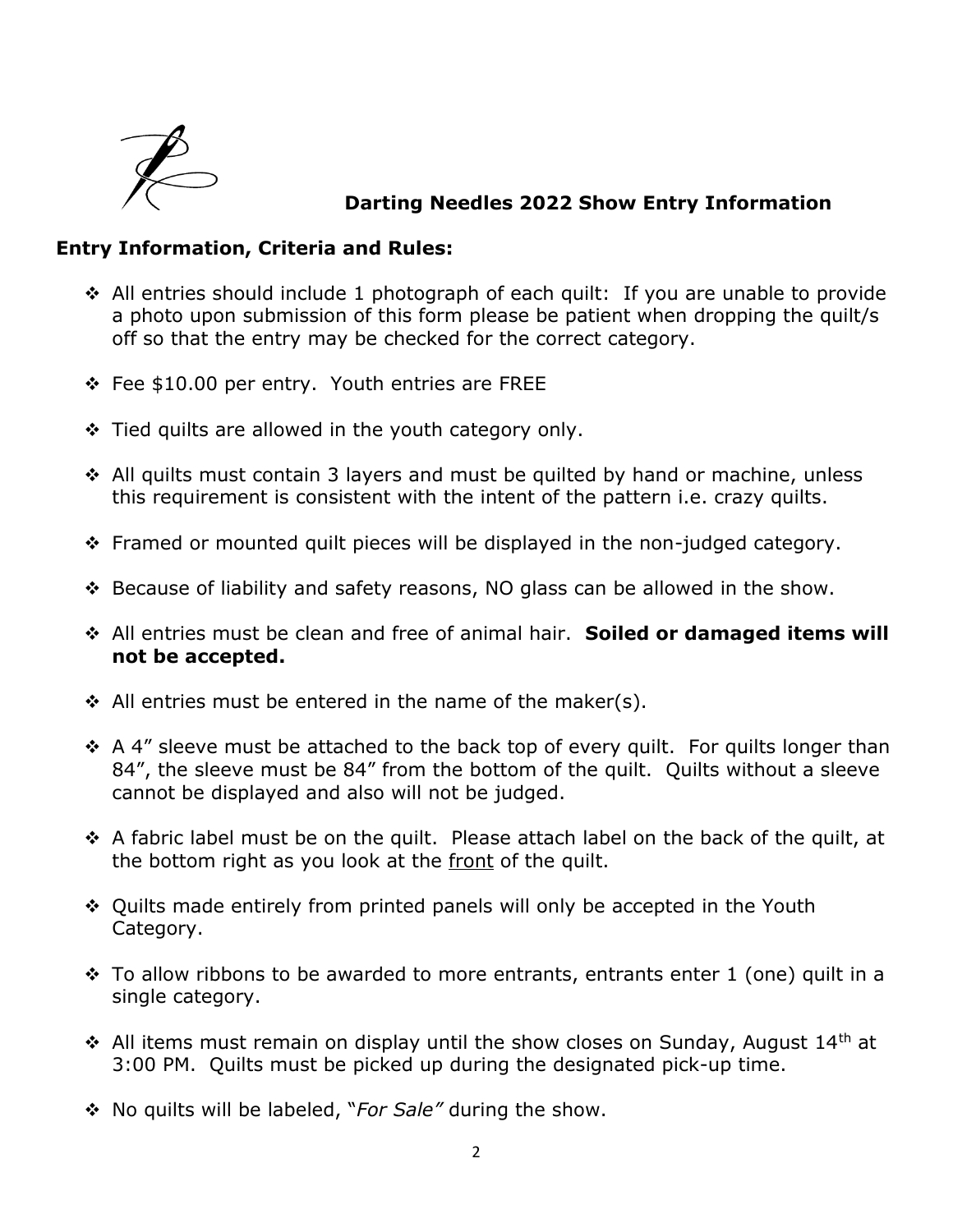# **Categories**

Youth Entry: Age 16 or under, no entry fee required.

- $\Box$  Category 16 Youth Quilts
- Is your quilt a Block of Month or Kit?
	- $\Box$  Category 19 Perimeter greater than 275" or larger
	- $\Box$  Category 20 Perimeter less than 275"

Do you wish to enter your quilt for exhibit only?

 $\Box$  Category 21 Non-judged (entries will be accepted as space allows)

Did you do all the work on your quilt by yourself? (Includes all construction & quilting)

- One Person, **Large Size: Perimeter 275" or larger**
	- $\Box$  Pieced Category 1 Piecing predominates, small amounts of other techniques.
	- $\Box$  Appliqué Category 2 Appliqué predominates, small amount of other techniques
	- $\Box$  Mixed/Other Category 3 Combination Appliqué, Piecing, and other

### One Person – **Smaller size: Perimeter 274" or smaller**

- $\Box$  Pieced Category 4 Piecing predominates, small amount of other techniques.
- $\Box$  Appliqué Category 5 Appliqué predominates, small amount of other techniques
- $\Box$  Mixed/Other Category 6 Combination Appliqué, Piecing, and other

Did anyone else, besides you, work on your quilt? (Includes Quilted by others)

- 2 or several person quilts, **Large Size: Perimeter 275" or larger**
	- $\Box$  Pieced Category 7 Piecing predominates, small amounts of other techniques.
	- $\Box$  Appliqué Category 8 Appliqué predominates, small amount of other techniques
	- $\Box$  Mixed/Other Category 9 Combination Appliqué, Piecing, and other

2 or several persons quilts, **Smaller size: Perimeter 274" or smaller**

- $\Box$  Pieced Category 10 Piecing predominates, small amounts of other techniques.
- $\Box$  Appliqué Category 11 Appliqué predominates, small amount of other techniques
- □ Mixed/Other Category 12 Combination Appliqué, Piecing, and other

Is your Piece clothing, a home accessory, or a personal item? (Must be 3 layers.)

- $\Box$  Category 13 Pillows and other home accessories
- $\Box$  Category 14 Clothing and other personal accessories

Does your quilt qualify for the miniature category? (All construction done in miniature scale, perimeter is 96" or less)

 $\Box$  Category 15 – Miniature

Is your quilt an art quilt? (Must be entirely constructed, embellished and quilted by one person and DOES NOT include interpretations of another person's pattern or design.) Suggestions: Landscape, Abstract, Figurative, Portrait. (Photos of quilts will help us categorize.)

- $\Box$  Category 17 Perimeter greater than 100"
- $\Box$  Category 18 Perimeter smaller than 100"